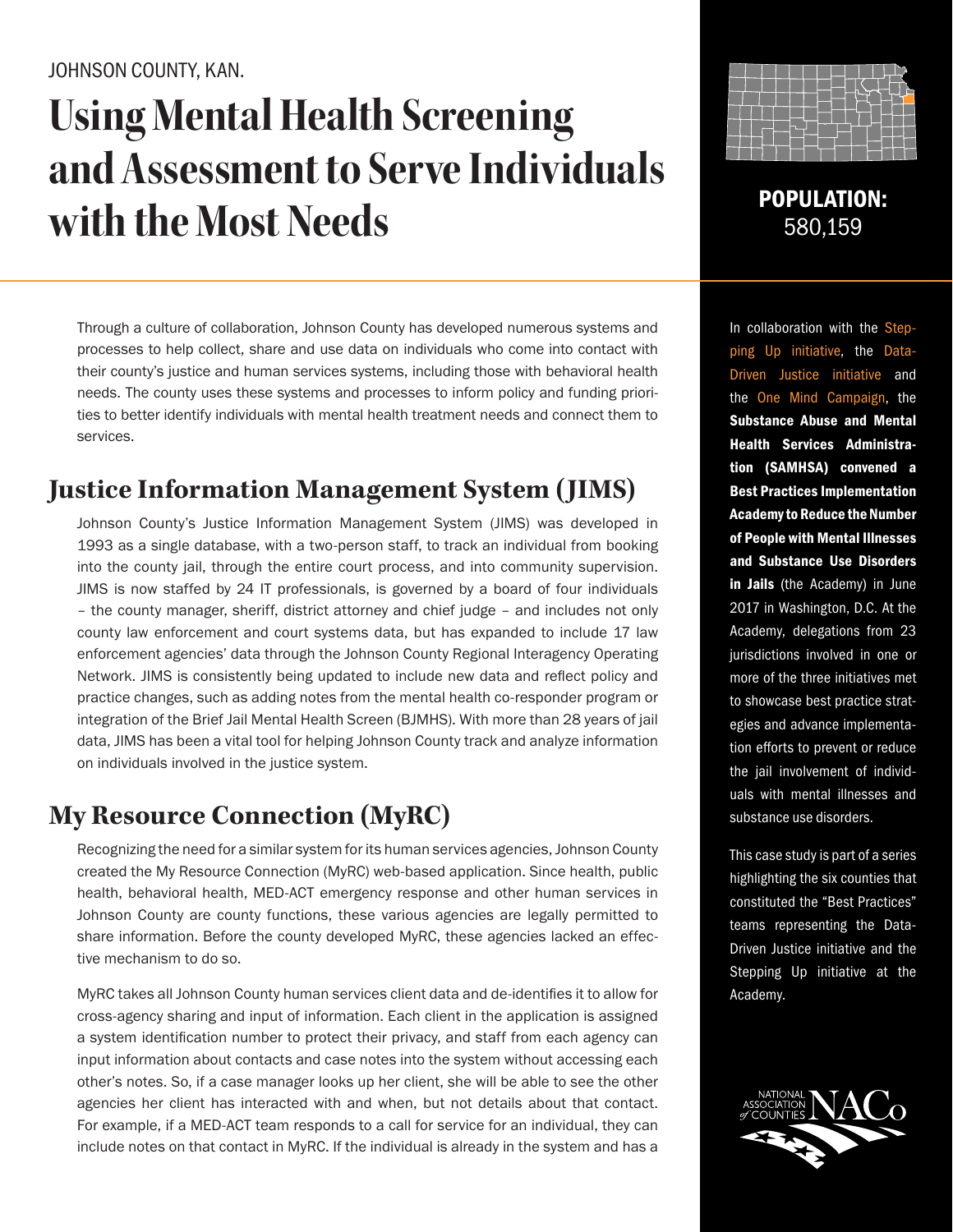case manager, that case manager will receive an email the next day to let him or her know that the person was seen by MED-ACT, but it will not provide the reason for the contact in accordance with HIPAA regulations. While MyRC is set up as a resource for human services agencies, an individual's probation officer can receive a notification of contact with another agency if the individual has signed a release of information, but otherwise cannot see any information about the person they are supervising, including whether they are a mental health client. In this way, MyRC helps to identify mutual clients between the various agencies with access to the system while protecting their personal information.

MyRC also has a service side. Johnson County integrated United Way 211 resource information from nine surrounding counties, so if a case manager is looking to connect his client to resources like food pantries or shelters, this information is available through the application. It also allows case managers and service providers to easily access maps, transportation information and other resources directly from the site to allow for better service to the client.

MyRC has been a valuable tool for helping Johnson County to not only better serve individuals within the human services system, but also to collect data to inform policy and funding priorities. Leaders hope to eventually provide the application statewide to allow for better connections to services in Kansas.

### **Brief Jail Mental Health Screen**

Johnson County realizes that one of the most important steps for being data-driven is to have accurate and accessible data on people with mental illnesses so, in November 2016, the Johnson County Sheriff's Office implemented the Brief Jail Mental Health Screen (BJMHS).<sup>1</sup> Before the jail started using the BJMHS, the only way staff could identify individuals with a mental illness in their jail was through a one-way match from the JIMS to the Johnson County Mental Health Center (MHC) for people on psychotropic medications or who were referred by jail staff to mental health services. The challenges with this system were that it only captured the most vulnerable population and it sometimes took too long to conduct mental health assessments. The contractor who conducted the mental health assessments in the jail was required to complete these assessments within 24 business hours, which could sometimes mean three days, but 65 percent of individuals booked

into the jail were released within 48 hours so they were not being captured by this method. Without a validated mental health screen at booking, many individuals were being released without being identified or connected to services. Using the old method, the Johnson County jail had an estimated mental health prevalence rate of about 17 percent.

Implementing the BJMHS was a challenge, as jail administrators felt that it was an additional burden being put on the jail booking staff and was duplicative of the services their mental health contractor was providing. After more than a year of conversations between the sheriff and MHC leadership, the jail adopted the BJMHS and integrated it into the JIMS. But getting staff buy-in for the tool was still a challenge and at one point nearly half of all people booked into the jail refused to be screened. Using the data collected within JIMS on the refusals, leaders isolated which shifts had the most refusals and spoke with the jail administrator about the issue, which was then quickly resolved.

With the BJMHS up and running and about a 90 percent screening rate at booking, Johnson County estimated a 28 percent prevalence rate of people with serious mental illnesses in their jail. By integrating the BJMHS into JIMS, leaders and staff can extract data on demand and break it down by arresting jurisdiction, peak booking and release times, booking types, charge descriptions and length of stay so they can compare those who screen positive with those in the general jail population.

With about 40 bookings per day, about 10 of them screen positive for a serious mental illness. The BJMHS and associated data analysis and reporting capacity provide a realistic assessment of Johnson County's capacity to serve this population and inform county stakeholders about what resources are needed in the community to make connections and help this population.

## **Community Connections and Outreach**

Johnson County recognized the importance of implementing the BJMHS not only to identify the number of people in its jail with mental illnesses, but also to connect individuals to services once they are identified. The BJMHS created new opportunities to identify county residents who struggle with mental health symptoms or are most at risk of being involved in the justice system and who are not already engaged in mental health services,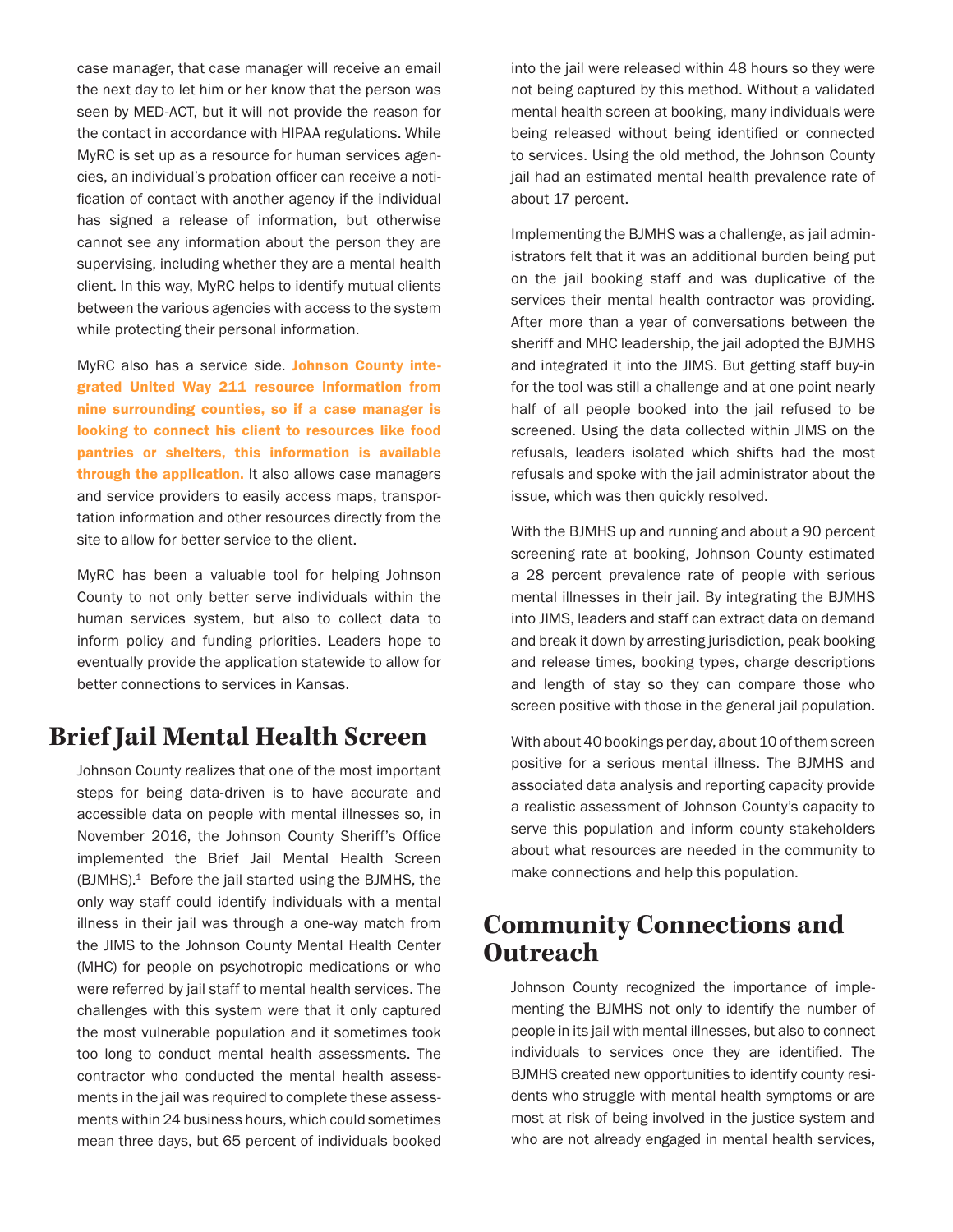while also improving coordination of care for existing mental health clients. In March 2017, Johnson County started a new process to target its outreach efforts for those with serious mental illnesses, who leaders feel are the most underserved and most in need of resources.

To support outreach efforts and connections to mental health services, JIMS emails a nightly spreadsheet with the names of everyone booked into the jail to the Johnson County Mental Health Center (MHC). The spreadsheet includes an individual's name, BJMHS score, demographic information and his or her criminal charges. MHC staff work overnight to look up each person who screens positive for a possible mental illness on the BJMHS – about five to seven people per day – in their electronic health record to identify existing clients. If an individual on the list is an existing client, staff will send client medication information to the jail medical provider to continue treatment while in custody. Staff will also notify individuals' community treatment teams to begin a care coordination process as early as possible while the person is still in jail. They will also enter information on clients who screen positive on the BJMHS but who are not known or existing MHC clients into their system to start care coordination.

When a person is released from jail, JIMS sends an automated, real-time email to the MHC to begin the outreach process. Staff conducts initial phone outreach to those released within 24 hours with the goal of reaching everyone within 72 hours. If the person is identified as having significant risk factors using MHC's record matching system or MyRC, staff will try to do face-toface contact, but this can be challenging due to limited staff capacity.

Other initial challenges have been making this outreach process work without additional funding and helping staff to be comfortable doing cold outreach to individuals released from jail, but the county is seeing some initial impact. From March to May 2017, the MHC had 372 referrals. About 15 percent were current MHC clients and 52 percent had some previous contact with the MHC. About 32 percent were unknown to the MHC. During this period, about half of these individuals were contacted within 72 hours, but this percentage is increasing each month. Leaders are hoping to use this data to help justify new resources and to more effectively use county dollars.

In addition to MHC outreach for those being released from the jail, Johnson County has a robust Crisis

#### **Johnson County is collecting the following outcome data on its community mental health outreach:**

- MHC status
- Number of people contacted within 72 hours
- Number of people linked to a specific service
- Number refusing service; and
- Number returning to jail.

Intervention Team (CIT) training program and has trained more than 1,000 county and municipal law enforcement officers so far. The county is also working through the One Mind Campaign to provide Mental Health First Aid training to officers who are not yet CIT-trained and has a mental health co-responder program that was started in 2013 using grant from the U.S. Department of Justice's Justice and Mental Health Collaboration Program. With this program, a mental health professional accompanies a law enforcement officer on calls for service involving a person experiencing a mental health crisis. This program has been formally evaluated through a partnership with a university and expanded to five co-responders across various local law enforcement agencies within Johnson County and is now supported by local dollars.

#### **Predictive Analytics**

Johnson County is also investigating ways to more proactively identify and serve people who are at risk of becoming involved in the justice system. Through their Stepping Up and Data-Driven Justice efforts, Johnson County partnered with the University of Chicago's Data Science for Social Good program to develop a predictive analytics model to identify people who are most likely to have a police encounter resulting in a jail booking. They brought together jail, emergency medical and mental health data to identify overlapping individuals over a six-year period, then assigned those individuals risk scores to identify the 200 highest-risk individuals.